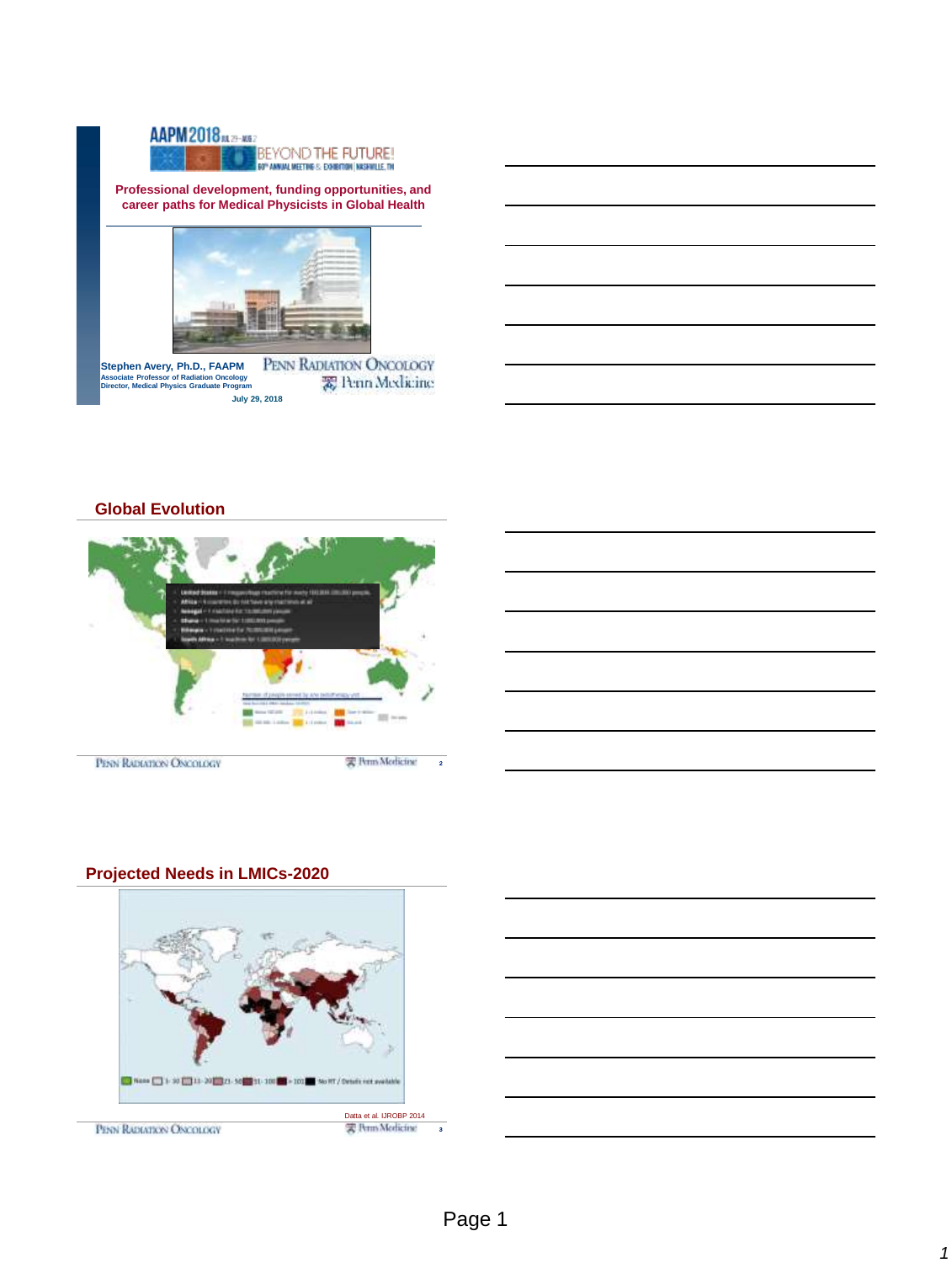# **Projected Needs in LMICs-2020**





# **Professional Development goes both ways**



PENN RADIATION ONCOLOGY

雲 Penn Modicine



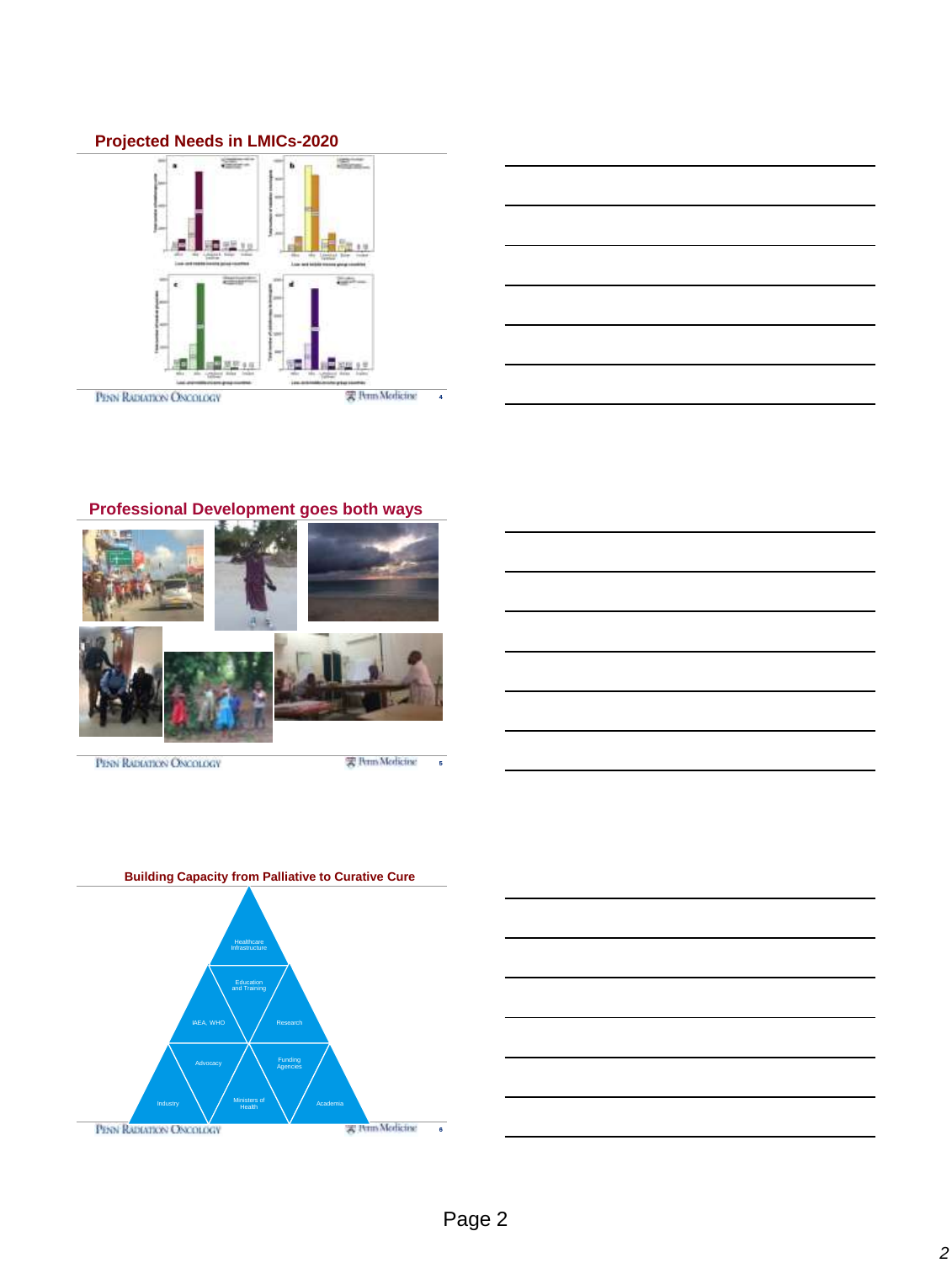### **Building Capacity from Palliative to Curative Cure**

Varian Halcyon Systems Expand Access to Cancer Care at Three Centers in Africa

> •Clinique le Littoral Casablanca, Morocco •Centre d'Oncologie Nakhil Rabat, Morocco •Busamed Oncology Center- Hillcrest, South Africa



PENN RADIATION ONCOLOGY

实 Perm Medicine

7

### **Building Capacity from Palliative to Curative Cure**

Varian Halcyon Systems Expand Access to Cancer Care at Three Centers in Africa

> •Clinique le Littoral Casablanca, Morocco •Centre d'Oncologie Nakhil Rabat, Morocco •Busamed Oncology Center- Hillcrest, South Africa



PENN RADIATION ONCOLOGY



雲 Perm Medicine

8

### **Building Capacity from Palliative to Curative Cure**

Varian Halcyon Systems Expand Access to Cancer Care at Three Centers in Africa

> •Clinique le Littoral Casablanca, Morocco •Centre d'Oncologie Nakhil Rabat, Morocco •Busamed Oncology Center- Hillcrest, South Africa



PENN RADIATION ONCOLOGY

雲 Penn Medicine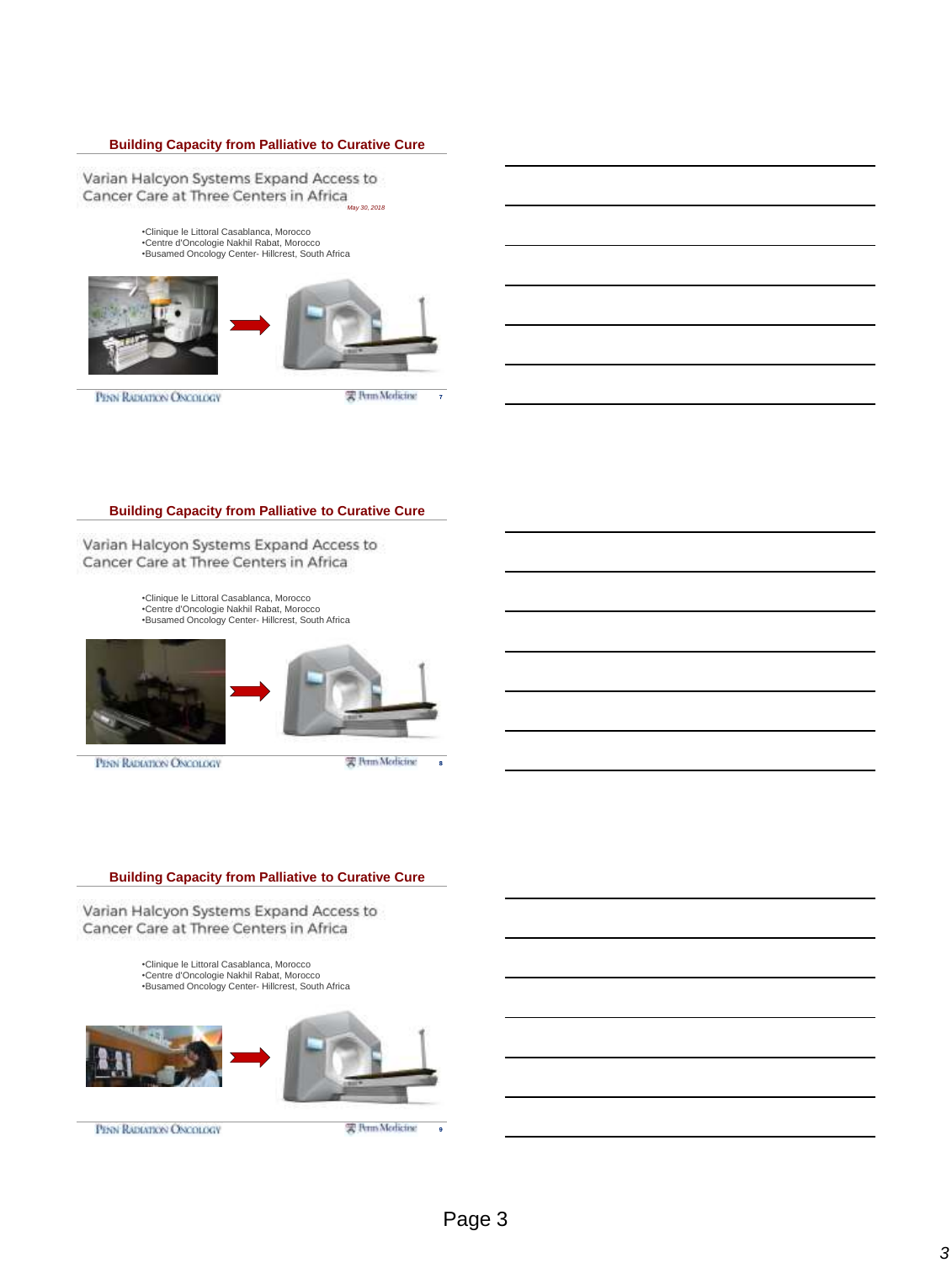### **Building Capacity from Palliative to Curative Cure**

Varian Halcyon Systems Expand Access to Cancer Care at Three Centers in Africa











Page 4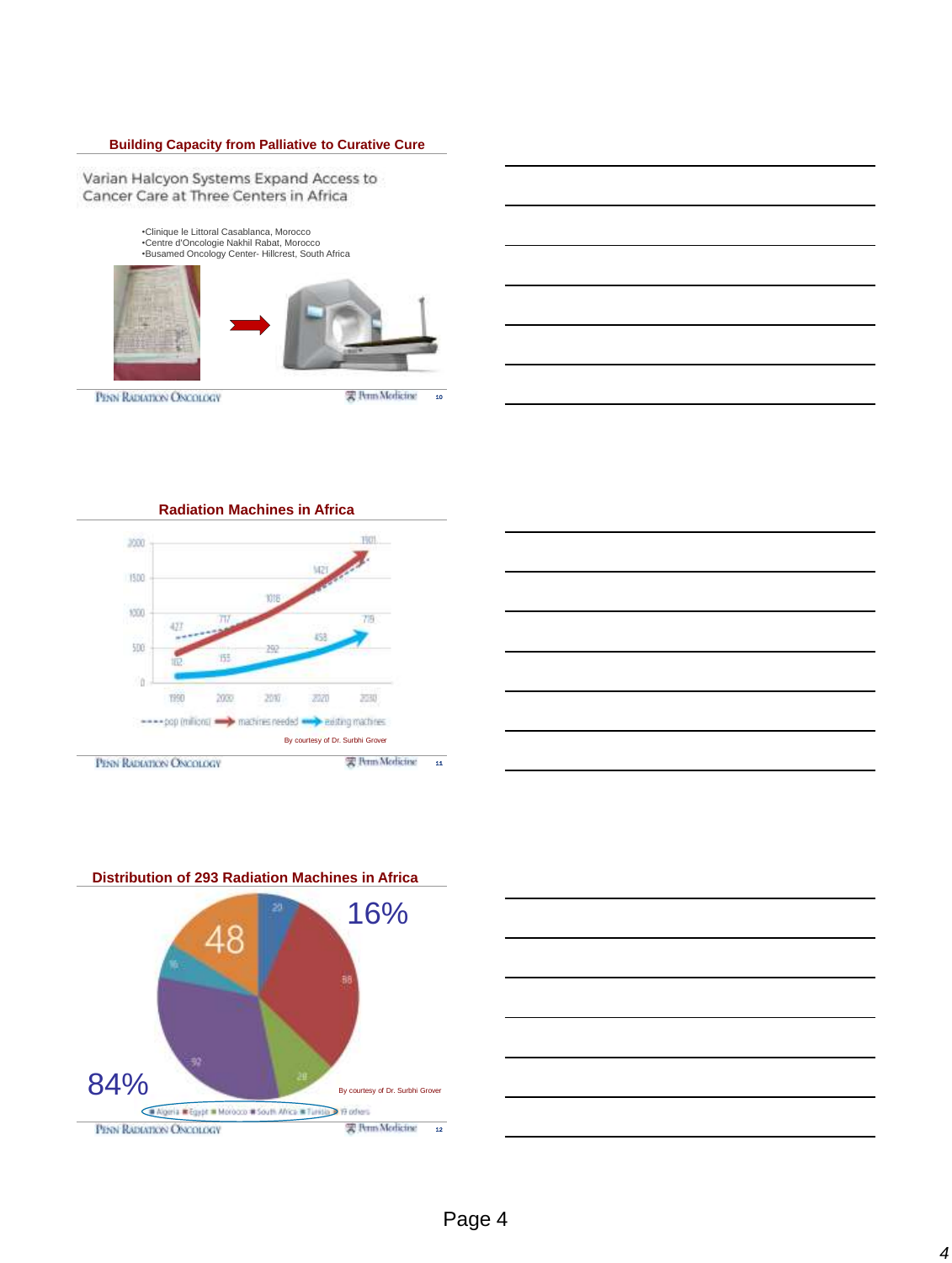### **Career Paths in Global Health**



PENN RADIATION ONCOLOGY

雲 Perm Morlicine

13



PENN RADIATION ONCOLOGY

实 Perm Medicine

14

# **Implementation of Radiation Therapy**

- **Continued training and improvement** (Industry, clinical partners)
- **Data collection to demonstrate improved outcomes**  (NCI)
- **Continued advocacy and patients education** (NGOs)
- **Strengthening health system for cancer care**  (MOH/NCCP)
- **Retention of staff** (MOH)
- **Development of training program** (MOH, IAEA, clinical and educational partners)

#### By courtesy of Dr. Surbhi Grover

PENN RADIATION ONCOLOGY

需 Perm Modicine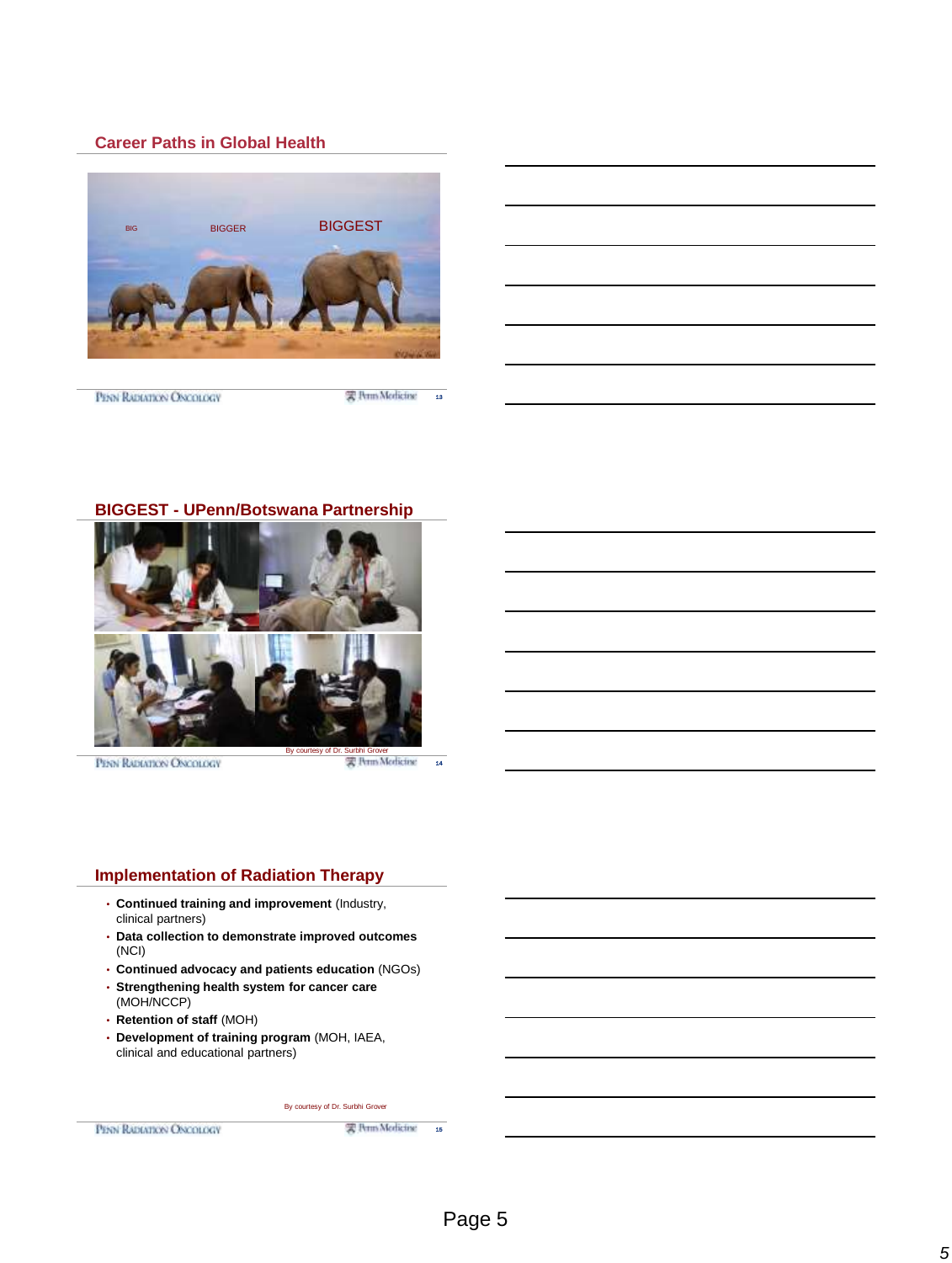### **Implementation of Radiation Therapy**

- **Purchase of equipment** (MOH/IAEA/PACT)
- **Hiring of staff** (MOH/MPWB)
- **Commissioning an Quality Assurance** (IAEA, MPWB, clinical partners, industry)
- **Training** (IAEA, industry, professional societies, clinical partners)
- **Clinical implementation** (Professional societies, clinical partners)
- *Workflow*
- *Checklists*

PERN RADIATION ONCOLOGY

By courtesy of Dr. Surbhi Grover 实 Perm Medicine

16

# **BIGGER - What we hope to accomplish?**

### **Medical Physics education and training programs in Tanzania**

• Master's degree program

- Short education courses
- **Regional Training Hub**



PENN RADIATION ONCOLOGY

### **The Education Team**

- **Ocean Road Cancer Institute**
	- Dr. Julius Mwaiselage
	- Dr. Khamza Maunda
- **Muhimbili University** • Dr. Twalib Ngoma
- **University of**
- **Pennsylvania**
- Stephen Avery, PhD
- **Harvard University**
	- Wilfred Ngwa, PhD



PENN RADIATION ONCOLOGY

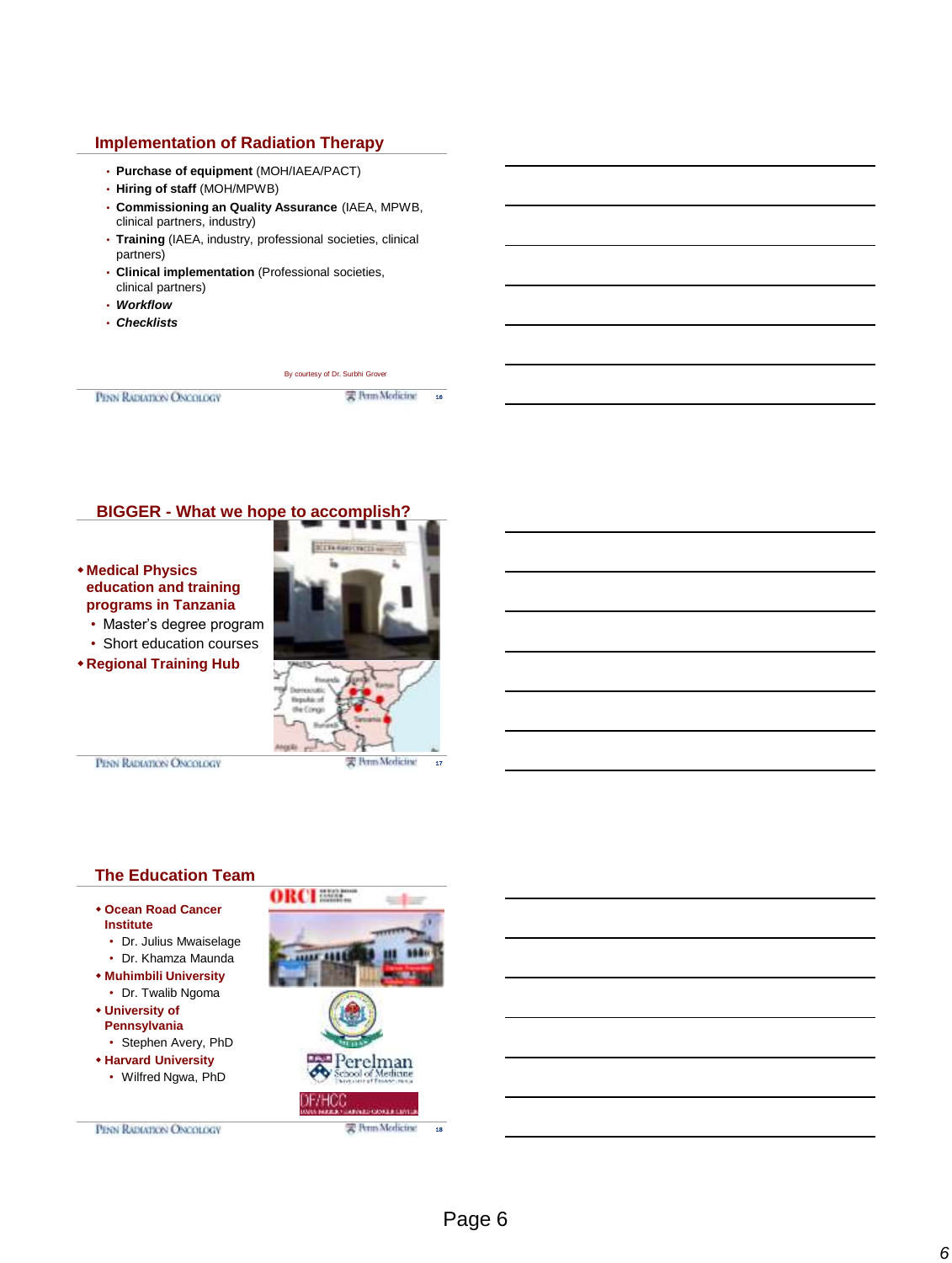

# **Harvard University – Global Health Catalyst Summit**



PENN RADIATION ONCOLOGY

雲 Perm Modicine



PENN RADIATION ONCOLOGY

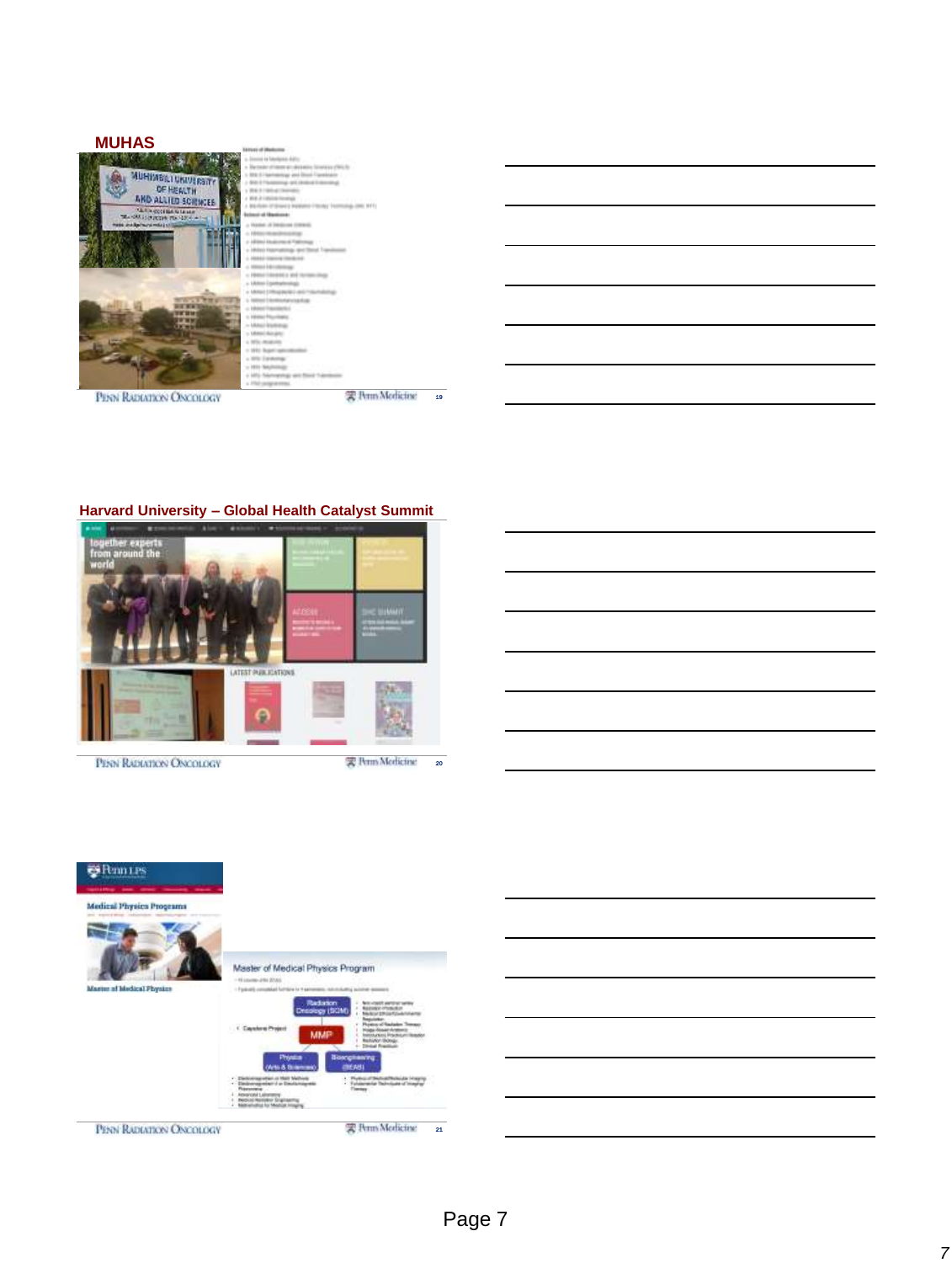# **MUHAS Curriculum**

| Code          | Instructor         | Provident's Tode of<br>Theory/Seminary<br>Course Name                                        |                           |                          | Total                   |                 |                  |         |
|---------------|--------------------|----------------------------------------------------------------------------------------------|---------------------------|--------------------------|-------------------------|-----------------|------------------|---------|
|               |                    |                                                                                              | Home                      | Cadite                   | Hanny                   | Coultre         | <b>Hours</b>     | Couline |
|               |                    |                                                                                              | Semester 1: 28.7 Credits  |                          |                         |                 |                  |         |
| GA 605        | MUJUAS             | Anatomy and Physiology for Medical<br><b>Physicists</b>                                      | 133                       | 13.2                     | 300                     | 33.0            | 432              | 43.2    |
| 13,600        | MUJUAS             | Enidentiplory, Biostatistics and<br>Research Methodology                                     | $\overline{a}$            | 5.7                      | 15                      | 1.5             | 72               | 7.2     |
| GB 605        | 11Pons Marcust     | Radiation Physics                                                                            | u.                        | 66                       | $\mu$                   | 66              | 132              | 13.2    |
| CC 605        | MERIAS             | Medical Imagine Fundamentals                                                                 | <b>TT</b>                 | 11                       | 11                      | 33              | 66               | 6.6     |
| TT 600        | MERIAS             | <b>Blockley</b>                                                                              | $\overline{ }$            | $\overline{1}$           | $\overline{\mathbf{1}}$ | $\overline{15}$ | $\overline{72}$  | 72      |
|               |                    | Tarul                                                                                        | 441                       | <b>197</b>               | 331                     | 7.2             | 774              | 77.4    |
|               |                    |                                                                                              | Separator 2: 24.0 Credits |                          |                         |                 |                  |         |
| RB 605        | MUJUAS             | Radiobiology                                                                                 | ee.                       | 3.5                      | 60                      | 1.5             | 115              | 5.0     |
| 1117,600      | MERIAS             | Education Principles and Practices                                                           | an.                       | 40 <sup>2</sup>          | <b>AD</b>               | 6.0             | MO               | nn o    |
| GD605         | UPons Harvard      | Radiation Dosimetry and Protection                                                           | 88                        | 8.8                      | 90                      | 9.0             | 178              | 17.6    |
| GE 605        | MERIAS             | Physics of Diamostic Imagine and<br>Interventional Radiology                                 | 110                       | 11.0                     | 9h                      | 0 <sub>0</sub>  | 200              | 300     |
| <b>GE 605</b> | 11Pons Marcust     | Physics of Radiation Oncology and<br>Radonickle Therapy                                      | 110                       | 11.0                     | 9h                      | 900             | 200              | 33.0    |
|               |                    | Tetal                                                                                        | 145                       | $\overline{u}$           | 625                     | 625             | 793              | 79.3    |
|               |                    |                                                                                              | Semester & 19.3 Credits   |                          |                         |                 |                  |         |
| GG605         | <b>GRCI VARIAN</b> | <b>Cloical Training</b>                                                                      | $\infty$                  | 2.0                      | 497                     | 49.7            | 512              | 51.2    |
| RR 699        | ALL.               | Dissertation Module1: Proposal<br>Witting and Ethical Clearance                              | $\alpha$                  | $\alpha$                 | 225                     | 22.5            | 225              | 77.5    |
|               |                    | Tetal                                                                                        | $\overline{\mathbf{v}}$   | 20                       | 717                     | 71.7            | 772              | 77.2    |
|               |                    |                                                                                              | Semester 4: 22.2 Credits  |                          |                         |                 |                  |         |
| GH 605        | <b>GRCI/VARIAN</b> | <b>Cloical Rotation</b>                                                                      | $\alpha$                  | $^{\circ}$               | ann                     | 400             | ano.             | 400     |
| RR 699        | ALL.               | Dissension Models 2: Data<br>Collection and Analysis. Dissertation<br>writing and submission | $\alpha$                  | $^{\circ}$               | 375                     | 12.5            | <b>THE</b>       | 12.5    |
|               |                    | Tarul                                                                                        | $\overline{a}$            | $\overline{\phantom{a}}$ | 725                     | 72.5            | 725              | 725     |
|               |                    | <b>Grand Total</b>                                                                           | $\omega$ s                | 36.2                     | 2395                    | 213.7           | 3864             | 386.4   |
|               |                    |                                                                                              |                           |                          |                         |                 | 实 Perm Morlicine |         |



# **MUHAS Curriculum**

| Code<br>Instructor<br>Course Name |                   |                                                                                               | Theory/Seminary           | <b>Practiculat Baicul</b> |          | Tetal   |              |            |
|-----------------------------------|-------------------|-----------------------------------------------------------------------------------------------|---------------------------|---------------------------|----------|---------|--------------|------------|
|                                   |                   |                                                                                               | Henry                     | Couting                   | House    | Couling | Hampy        | Couting    |
|                                   |                   |                                                                                               | Sepperter 1: 28.7 Credits |                           |          |         |              |            |
| GA 605                            | MILLIC            | Assessor and Physiology for Medical<br>Physicians                                             | 1D                        | 13.2                      | 100      | to o    | 417          | 43.7       |
| ER 600                            | MUHAS             | Enklenishey, Biomeietics and<br>Rosearch Methodology                                          | <b>CT</b>                 | 5.7                       | 15       | 1.5     | 72           | 7.2        |
| GB 605                            | UPono/Harvard     | Radiation Physics                                                                             | $^{\prime\prime}$         | 6.6                       | $\sim$   | 66      | 132          | 13.2       |
| GC605                             | MUHAS             | Medical Imaging Fundamentals                                                                  | <b>II</b>                 | 1.1                       | TT.      | 11      | $\alpha$     | 6.6        |
| ET 600                            | MILLIC            | <b>Bloodbird</b>                                                                              | <b>CT</b>                 | 57                        | 15       | 1.5     | 72           | 7.2        |
|                                   |                   | Total                                                                                         | 443                       | 19.7                      | w        | 7.2     | 774          | 77.4       |
|                                   |                   |                                                                                               | Separator 2: 24.0 Credits |                           |          |         |              |            |
| 918.605                           | MILLIC            | Radiobiology                                                                                  | <b>KK</b>                 | 1.5                       | 60       | 1.5     | 115          | 5.0        |
| 122,600                           | MILLIC            | Education Principles and Practices                                                            | AD.                       | 40 <sup>2</sup>           | en.      | 60      | ann.         | 10.0       |
| <b>CD605</b>                      | 1 Depart Lancard  | Radiation Dosimetry and Protection                                                            | $^{56}$                   | 5.5                       | $\alpha$ | 90      | 176          | 17.6       |
| <b>GEARS</b>                      | <b>MUHAS</b>      | Physics of Diamostic Imagine and<br><b>EXISTENTIAL Professional</b>                           | 110                       | 11.0                      | $\alpha$ | 90      | m            | 20.0       |
| GF 605                            | 1 Depart Lancard  | Physics of Radiation Oncolors and<br>Radiomedde Therapy                                       | 110                       | 11.0                      | $\alpha$ | 0.00    | m            | 20.0       |
|                                   |                   | Total                                                                                         | 145                       | 14.5                      | 625      | 62.5    | 793          | 79.3       |
|                                   |                   |                                                                                               | Separator 3: 19.3 Coulits |                           |          |         |              |            |
| GG605                             | <b>ORCLYARIAN</b> | Cleical Training                                                                              | $\overline{\infty}$       | 2.0                       | 492      | 40.7    | 512          | 51.2       |
| 22,400                            | ALL.              | Dimension Module1: Proposal<br>Writing and Ethical Clearance                                  | ٠                         | $\alpha$                  | 775      | 77.5    | 775          | 77.5       |
|                                   |                   | Total                                                                                         | $^{26}$                   | 2.0                       | 717      | 71.7    | 772          | 77.2       |
|                                   |                   |                                                                                               | Sepperter 4: 22.2 Credits |                           |          |         |              |            |
| <b>GBI 605</b>                    | <b>ORCLYARIAN</b> | Cleical Rotation                                                                              | $\overline{a}$            | $\overline{0}$            | 400      | 40.0    | 433          | 40.0       |
| 88,699                            | ALL.              | Directation Module 2: Data<br>Collection and Analysis, Diosertation<br>writing and submission | $\circ$                   | $\circ$                   | 325      | 32.5    | 325          | 32.5       |
|                                   |                   | Total                                                                                         | ٠                         | $\circ$                   | 725      | 72.5    | 725          | 72.5       |
|                                   |                   | <b>Grand Tatal</b>                                                                            | <b>GRS</b>                | 36.2                      | 2.99%    | 7137    | <b>Water</b> | <b>M64</b> |

PENN RADIATION ONCOLOGY

雲 Perm Modicine 23

# **MUHAS Curriculum**

| Code          | Instructor<br>Contrac Norma |                                                                                                |                           | Theory/Seminary<br><b>Practiculat Balcul</b> |               |         |            | Tetal   |
|---------------|-----------------------------|------------------------------------------------------------------------------------------------|---------------------------|----------------------------------------------|---------------|---------|------------|---------|
|               |                             |                                                                                                | <b>Hanny</b>              | Couties                                      | <b>House</b>  | Couling | Hamp       | Credits |
|               |                             |                                                                                                | Sepperter 1: 28.7 Credits |                                              |               |         |            |         |
| GA605         | MILLIC                      | Assessor and Physiology for Medical<br><b>Physicians</b>                                       | 132                       | 13.2                                         | 300           | to a    | 437        | 43.7    |
| ER 600        | MUHAS                       | Enklemisher, Biometetcs and<br>Rosearch Methodology                                            | $\sigma$                  | 57                                           | 15            | 1.5     | 72         | 7.2     |
| GB 605        | UPone/Harvard               | Radiation Physics                                                                              | $^{66}$                   | 6.6                                          | 66            | 6.6     | 132        | 13.2    |
| CCAN          | MUHAS                       | Medical Imagine Fundamentals                                                                   | <b>II</b>                 | 1.1                                          | 77            | 11      | $\alpha$   | 66      |
| EE 600        | MILLIC                      | <b>Bioethics</b>                                                                               | <b>CT</b>                 | 57                                           | 15            | 1.5     | 72         | 7.2     |
|               |                             | Total                                                                                          | 443                       | 19.7                                         | w             | 7.2     | 774        | 77.4    |
|               |                             |                                                                                                | Sepperder 2: 24.0 Credits |                                              |               |         |            |         |
| <b>READS</b>  | MUHAS                       | Radiobiology                                                                                   | $^{48}$                   | 3.5                                          | 60            | 1.5     | 115        | 5.0     |
| 122,600       | MILLIC                      | Education Principles and Practices                                                             | 40                        | 40 <sup>2</sup>                              | en.           | 60      | ann.       | 10.01   |
| <b>CD68</b>   | Depart Depart               | Radiation Dosimetry and Protection                                                             | $^{56}$                   | 55                                           | on            | 90      | 176        | 17.6    |
| GE605         | MUHAS                       | Physics of Diamostic Imagine and<br>Interventional Radiology                                   | 110                       | 11.0                                         | $\alpha$      | 90      | 200        | 20.0    |
| <b>GEAM</b>   | 13 Rose Warrant             | Physics of Radiation Oncology and<br>Radiomedde Therapy                                        | 110                       | 11.0                                         | <sub>on</sub> | 0.00    | <b>xxx</b> | 20.0    |
|               |                             | Tatal                                                                                          | 145                       | 14.5                                         | 625           | 67.5    | 211        | 79 1    |
|               |                             |                                                                                                | Separator 3: 19.3 Coulits |                                              |               |         |            |         |
| COSTA         | <b>ORCLYARIAN</b>           | Cleical Training                                                                               | 20                        | 2.0                                          | 497           | 49.7    | 512        | 51.2    |
| <b>RR</b> 699 | ALL.                        | Directation Module1: Proposal<br>Writing and Ethical Clearance                                 | $\sim$                    | $\alpha$                                     | 225           | 22.5    | 225        | 22.5    |
|               |                             | Tatal                                                                                          | $\overline{\phantom{a}}$  | 2.0                                          | 717           | 71.7    | 772        | 77.2    |
|               |                             |                                                                                                | Sepperter 4: 22.2 Credits |                                              |               |         |            |         |
| <b>CALGOS</b> | <b>ORCLYARIAN</b>           | <b>Claical Rotation</b>                                                                        | ٠                         | $\alpha$                                     | 400           | 400     | ann        | an o    |
| <b>RR</b> 699 | ALL.                        | Dissortation Module 2: Data<br>Collection and Analysis, Dissertation<br>writing and submission | $\circ$                   | $\circ$                                      | 325           | 32.5    | 325        | 32.5    |
|               |                             | Tatal                                                                                          | ٠                         | ۰                                            | 725           | 72.5    | 725        | 72.5    |
|               |                             | <b>Grand Total</b>                                                                             | <b>GRS</b>                | 36.2                                         | 2,398         | 213.7   | <b>MAG</b> | 386.4   |

PENN RADIATION ONCOLOGY

雲 Perm Morlicine 24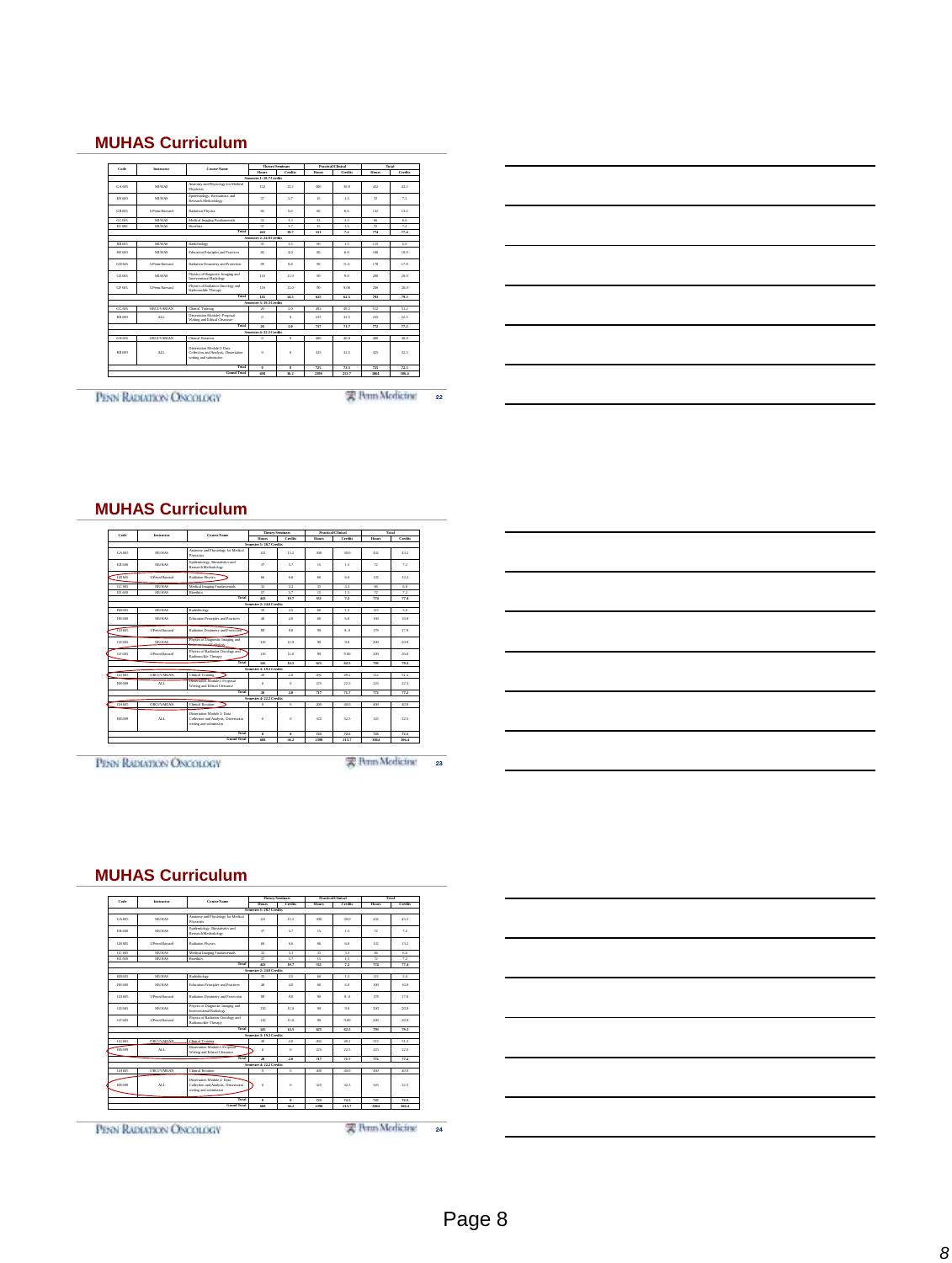# **Projects which benefit LMICs**



PENN RADIATION ONCOLOGY

Courtesy of Laurence Court, MD Anderson 雲 Rrm Modicine

25

# **BIG – Global Health Activities**



PENN RADIATION ONCOLOGY



26





雲 Perm Medicine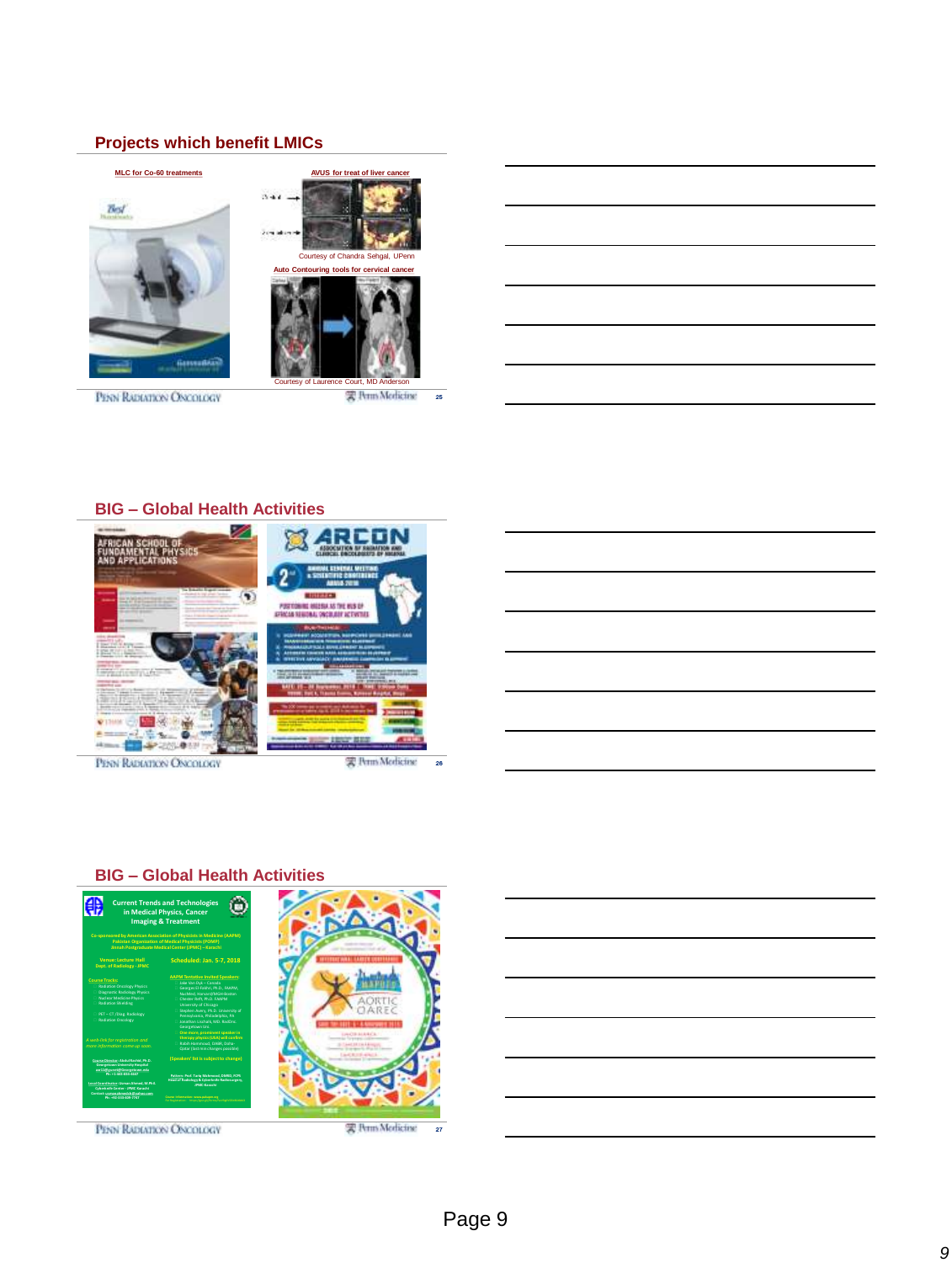

PENN RADIATION ONCOLOGY

实 Perm Medicine

28

### **Grant submission – NIH R21**

- AIM 1. Develop the practical USA-Africa Radiation Oncology Core<br>PROC) through a co-mentored research/training based program in) **radiological sciences.**
- Establish a research-based MSc. Degree Program in medical physics at MUHAS.<br>Research co-mentors will include faculty from the USA and Africa. The program will<br>enhance the ability of trainees to develop, implement and con radiation medicine technologies.
- Partner with Ocean Road Cancer Institute to create a program, for cervical cancer<br>patients, which automatically identifies pathologically enlarged lymph nodes on<br>on-contrast simulation CT images. This program would be us readily available.
- AIM 2. Develop and test a <u>virtual</u> USA-Africa ICT-powered Radiation<br>Oncology Core (IROC). This ICT-powered core facility/platform will<br>provide imaging and radiation oncology quality assurance (QA) services<br>and provide a **system that is voluntary and confidential.**

PENN RADIATION ONCOLOGY

实 Perm Medicine 29



# **Foundations for Global Health**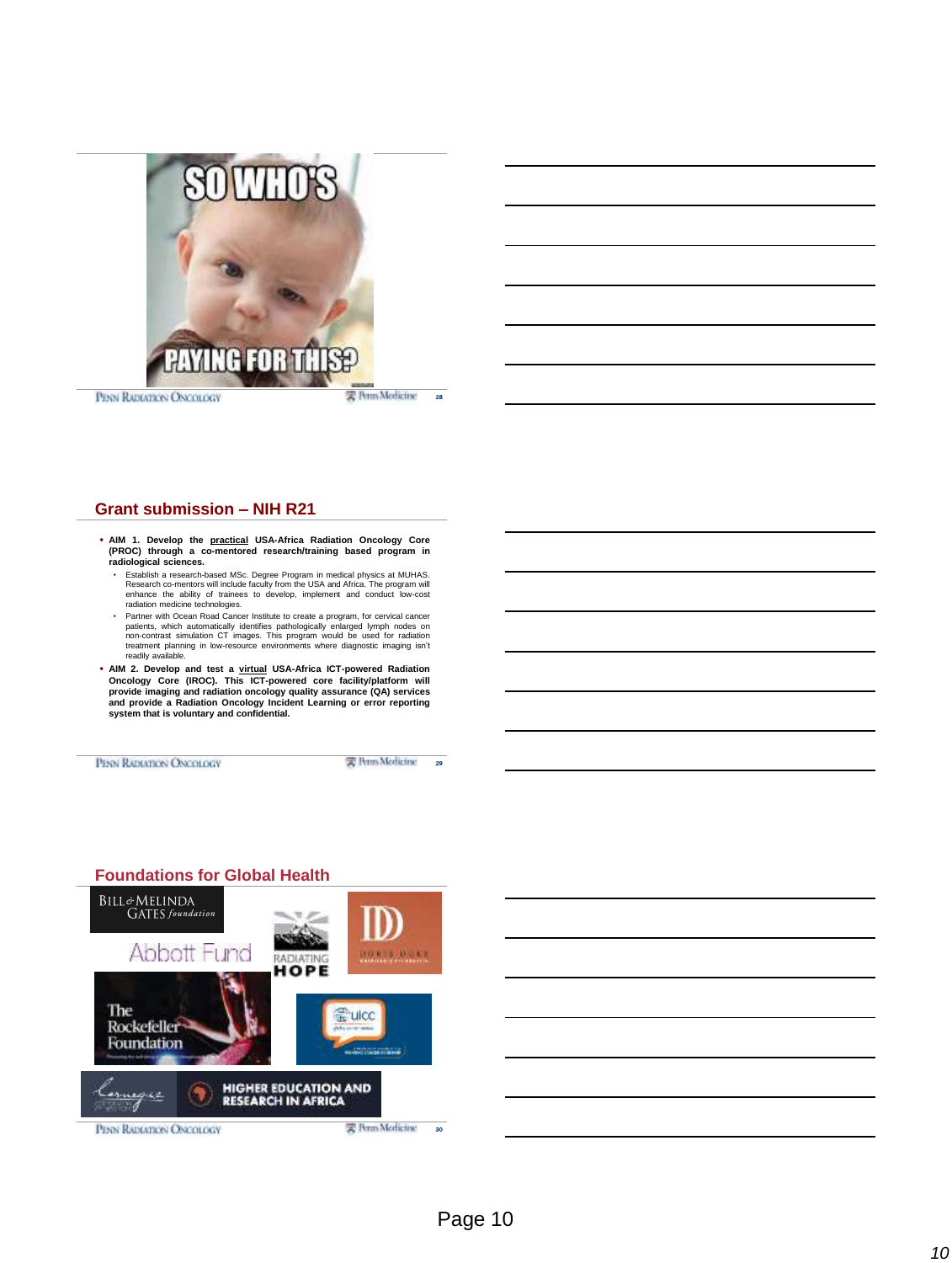### **Internal Funds**



# **Medical Physics Program in Bangladesh**

#### DAAD- PAGEL: Objectives

DAAD CONSTRUCTION

- The aim of the program is to offer medical training and further education<br>opportunities in the medical field for partner universities, which are cutting-edge and suit the local context.
- . In addition, development-related professional networks between students, alumni, and experts in the health sector are to be established. Sustainable development structures are expected to also develop between the participating universities
- . With the PAGEL partnerships, German higher education institutions are expected to significantly expand their expertise in development cooperation.



PENN RADIATION ONCOLOGY



### **Medical Physics Program in Bangladesh**

### Activities of Mannheim Pagel project 2014-2017

- . 4 students from Rangladesh attended 3-2 semesters of Masonheim Masters Course Med-Phys.
- . Support of it graduated meet, physicists from Kangladesh (2 per year) for - 3-month practical trainings at honortals in Gerri Al Augsburg, Aurich, Brandenburg, Coburg, Frankfurt, Dortmund, Kölk, Makeheim
- . Support of 5 PHD students from Bangladout for experimental parts of their things in Garmany.
- . Exchange of 2+2 truchers /scientists per year for/ thom Bungladesh
- . Support of 2 Bangladesh insidents per year to participate in an Mancheire medical physics workshops

| __ | a Din |                    | Mary Corp. And Corp.          |   |
|----|-------|--------------------|-------------------------------|---|
| T. |       | <u> Matematika</u> | <b>SALE</b><br><b>Service</b> | ٠ |
|    |       |                    |                               |   |
|    |       |                    |                               |   |

雲 Perm Modicine

**PO UNA**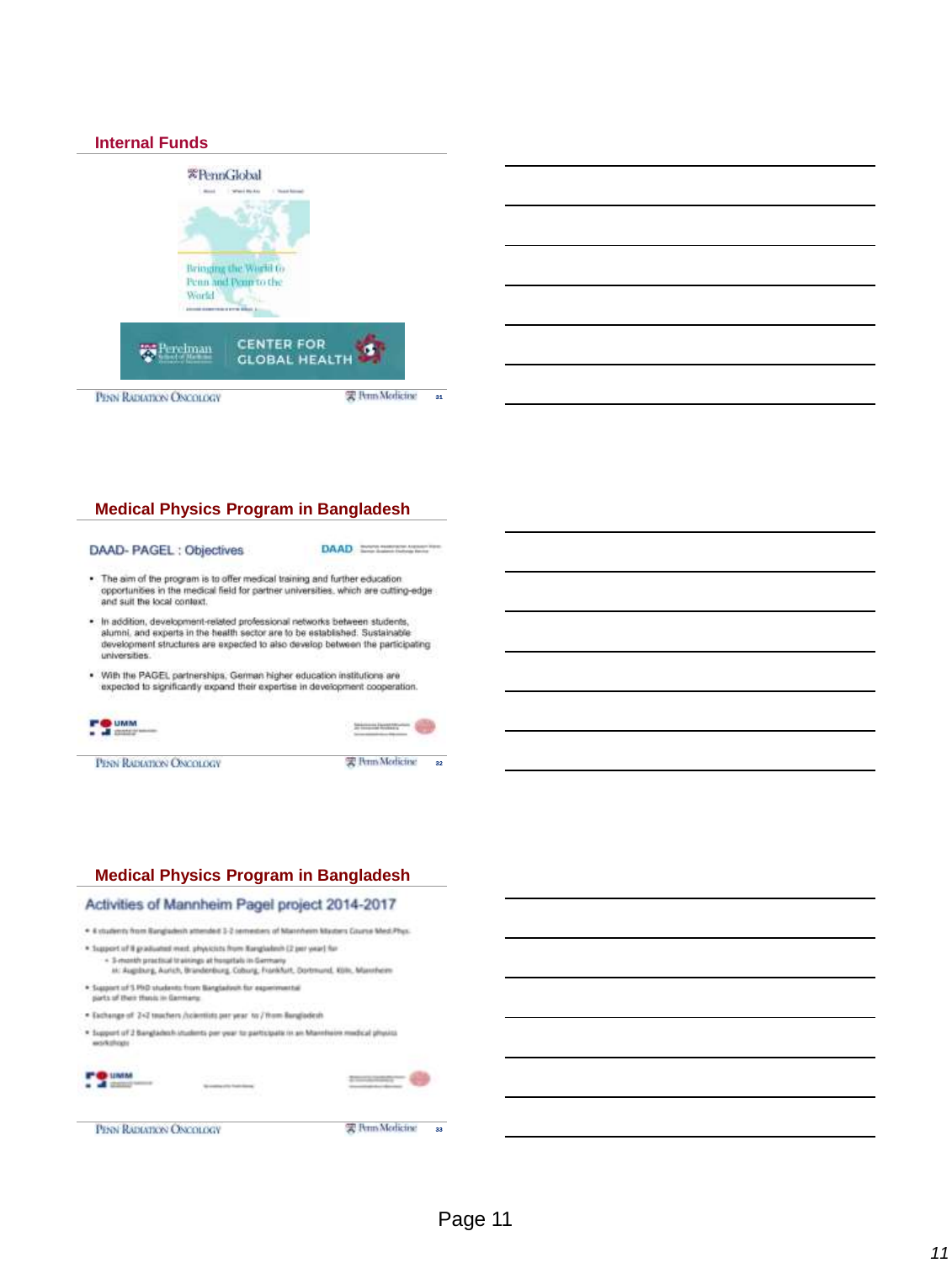### **Medical Physics Program in Bangladesh**

**Study fees covered through donations by industrial partners**



### **Medical Physics Program in Bangladesh**





PENN RADIATION ONCOLOGY